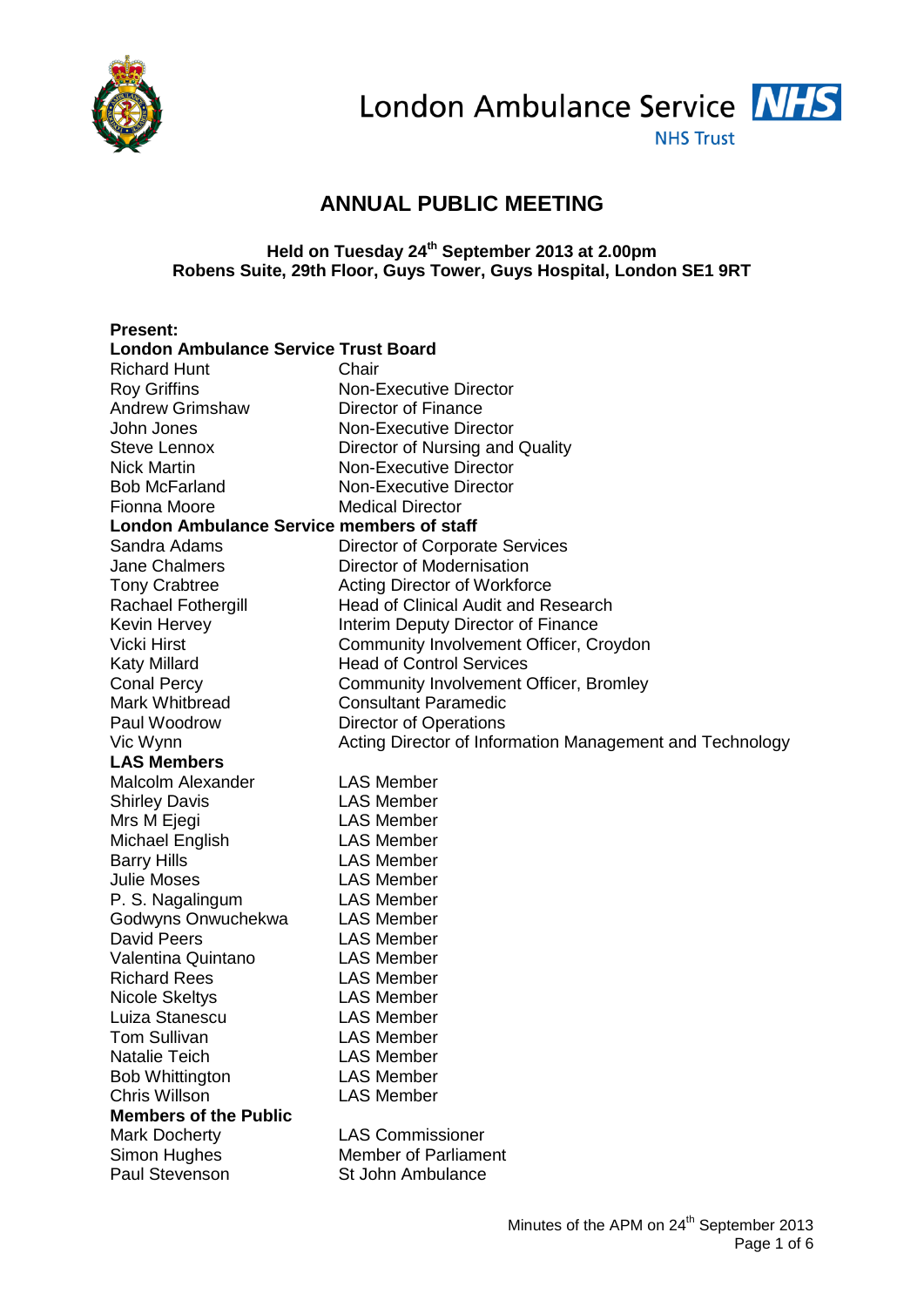| 01.  | <b>Apologies for absence</b>                                                                                                                                                                                                                                                                                                                                                                                                                                                                                                                                                                                                                  |
|------|-----------------------------------------------------------------------------------------------------------------------------------------------------------------------------------------------------------------------------------------------------------------------------------------------------------------------------------------------------------------------------------------------------------------------------------------------------------------------------------------------------------------------------------------------------------------------------------------------------------------------------------------------|
| 01.1 | Apologies had been received from Ann Radmore, Chief Executive.                                                                                                                                                                                                                                                                                                                                                                                                                                                                                                                                                                                |
| 02.  | Minutes of the Annual Public Meeting held on 25 <sup>th</sup> September 2012                                                                                                                                                                                                                                                                                                                                                                                                                                                                                                                                                                  |
| 02.1 | The minutes of the Annual Public meeting held on 25 <sup>th</sup> September 2012 were<br>approved.                                                                                                                                                                                                                                                                                                                                                                                                                                                                                                                                            |
| 03.  | Welcome from Richard Hunt CBE, Chairman of the London Ambulance<br><b>Service NHS Trust</b>                                                                                                                                                                                                                                                                                                                                                                                                                                                                                                                                                   |
| 03.1 | The Chair welcomed everybody to the meeting and noted that apologies had been<br>received from the Chief Executive, Ann Radmore.                                                                                                                                                                                                                                                                                                                                                                                                                                                                                                              |
| 03.2 | The Chair remarked that 2012/13 had been a year of change with a number of new<br>appointments to the Trust Board. Ann Radmore had joined as Chief Executive in<br>January 2013, after her predecessor, Peter Bradley had left to head up St John<br>Ambulance in New Zealand in September 2012. The Deputy Chief Executive,<br>Martin Flaherty, and the Director of Finance, Mike Dinan had also left the<br>organisation during the year. Andrew Grimshaw had been appointed as the new<br>Director of Finance in June 2013 and two new Non-Executive Directors, John<br>Jones and Nick Martin, had also been appointed to the Trust Board. |
| 03.3 | The Chair observed that demand had continued to be a challenge throughout the<br>year, particularly during July and August 2012, which saw peak volumes of calls of<br>up to 1500 calls a day. Despite this, the service had had a good year, the detail of<br>which would be outlined in the following presentations.                                                                                                                                                                                                                                                                                                                        |
| 03.4 | The focus of the Trust Board was ensuring that the service continued to provide the<br>best service to Londoners. In summary, the Chair commented that he was very<br>proud to be involved in the London Ambulance Service and he thanked the staff for<br>continuing to do a good job in challenging circumstances.                                                                                                                                                                                                                                                                                                                          |
| 04.  | 2012/13 Annual Report presented by Fionna Moore, Medical Director                                                                                                                                                                                                                                                                                                                                                                                                                                                                                                                                                                             |
| 04.1 | Fionna Moore observed that 2012/13 had been another busy year for the London<br>Ambulance Service, with a number of high-profile events in London including the<br>Queen's Diamond Jubilee celebrations. The LAS had also played an important<br>role in supporting the 2012 London Olympics and had been joined by staff from<br>ambulance services across the country.                                                                                                                                                                                                                                                                      |
| 04.2 | Demand had continued to be a challenge throughout the year, with a significant<br>rise in calls from critically ill or injured patients. This trend had been seen across<br>the country, but had been more acute in London. Despite the increase in demand,<br>the London Ambulance Service had reached 75.4% of patients with life-threatening<br>illnesses and injuries within 8 minutes and had answered 95% of calls in 7<br>seconds.                                                                                                                                                                                                     |
| 04.3 | The London Ambulance Service continued to provide good care to patients with<br>life-threatening conditions, with cardiac arrest survival rates up to 28% from 4.2%<br>in 1998/99. This was one of the highest cardiac arrest survival rates in the world.<br>Appropriate patients were being transported to heart attack centres and hyper<br>acute stroke centres where they receive specialist care.                                                                                                                                                                                                                                       |
| 04.4 | Looking ahead, the service would focus on improving the quality of care provided<br>to lower priority patients; reducing pressure on staff; learning from patients, staff                                                                                                                                                                                                                                                                                                                                                                                                                                                                     |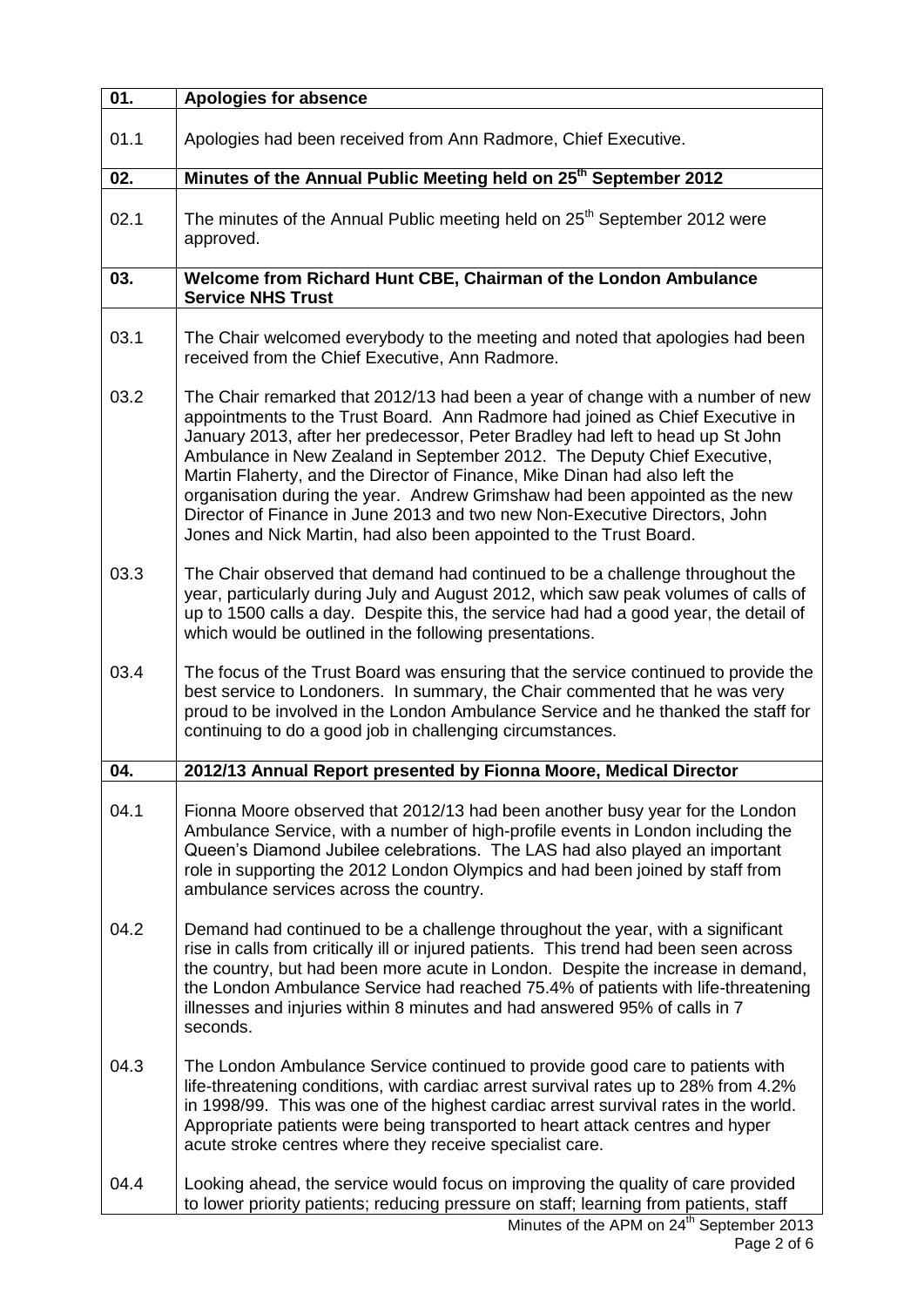|      | and other organisations; addressing the gap between demand and capacity; and<br>using our money wisely.                                                                                                                                                                                                                                                                                                                                                                                                                                                                                                                                                                                                                                                                                                                                                                                                                                                                                   |
|------|-------------------------------------------------------------------------------------------------------------------------------------------------------------------------------------------------------------------------------------------------------------------------------------------------------------------------------------------------------------------------------------------------------------------------------------------------------------------------------------------------------------------------------------------------------------------------------------------------------------------------------------------------------------------------------------------------------------------------------------------------------------------------------------------------------------------------------------------------------------------------------------------------------------------------------------------------------------------------------------------|
| 04.5 | To conclude the presentation, Fionna Moore commented that the Trust Board<br>recognised that each member of staff made a difference to the London Ambulance<br>Service and should be proud of working for the service.                                                                                                                                                                                                                                                                                                                                                                                                                                                                                                                                                                                                                                                                                                                                                                    |
| 05.  | Presentation of the 2012/13 Annual Accounts by Andrew Grimshaw, Director<br>of Finance of the London Ambulance Service NHS Trust.                                                                                                                                                                                                                                                                                                                                                                                                                                                                                                                                                                                                                                                                                                                                                                                                                                                         |
| 05.1 | Andrew Grimshaw reported that in 2012/13 the London Ambulance Service had<br>achieved a surplus of £0.26 million against a plan of £3 million. This was against<br>the backdrop of a very challenging year which saw considerable activity growth and<br>significant financial pressures.                                                                                                                                                                                                                                                                                                                                                                                                                                                                                                                                                                                                                                                                                                 |
| 05.2 | In his presentation, Andrew noted the following points:                                                                                                                                                                                                                                                                                                                                                                                                                                                                                                                                                                                                                                                                                                                                                                                                                                                                                                                                   |
|      | The London Ambulance Service had achieved its key financial duties, with<br>the exception of the Better Payment Practice Code targets;<br>Income for 2012/13 was £303 million, which was up from £280 million in the<br>٠<br>previous year. This was partly due to £8 million one-off funding for the<br>2012 Olympics and additional funding for winter pressures;<br>The external audit had identified three accounting errors during the course<br>٠<br>of their review, but these were not significant and the accounts were<br>therefore not adjusted. This was acceptable accounting practice and was<br>agreed by the Trust's Audit Committee and Trust Board;<br>No significant issues had been identified in the review of audit risks;<br>The auditors had issued an unqualified opinion on the accounts and an<br>unqualified value for money conclusion;<br>The Trust Board was satisfied, after having reviewed the accounts, that<br>they represented a true and fair view. |
| 06.  | Presentation of the 2012/13 Quality Account by Steve Lennox, Director of<br>Nursing & Quality of the London Ambulance Service NHS Trust.                                                                                                                                                                                                                                                                                                                                                                                                                                                                                                                                                                                                                                                                                                                                                                                                                                                  |
| 06.1 | Steve Lennox noted that the Quality Account for 2012/13 could be found on the<br>London Ambulance Service website.                                                                                                                                                                                                                                                                                                                                                                                                                                                                                                                                                                                                                                                                                                                                                                                                                                                                        |
| 06.2 | Steve explained that the Trust's quality priorities for 2012/13 were mental health<br>care, health promotion, London 2012 Olympics and diabetes care.                                                                                                                                                                                                                                                                                                                                                                                                                                                                                                                                                                                                                                                                                                                                                                                                                                     |
| 06.3 | In his presentation, Steve talked through each of the ambulance quality indicators<br>which demonstrated that, on the whole, the London Ambulance Service performed<br>well in comparison to other ambulance services nationally.                                                                                                                                                                                                                                                                                                                                                                                                                                                                                                                                                                                                                                                                                                                                                         |
| 06.4 | The four quality priorities for 2013/14 were:                                                                                                                                                                                                                                                                                                                                                                                                                                                                                                                                                                                                                                                                                                                                                                                                                                                                                                                                             |
|      | Category C patients. The Modernisation Programme was a significant<br>change programme and one of its key aims was to improve the service<br>provided to Category C patients;<br>Attitude and behaviour;<br>The experience of patients who have a delay;<br>The experience of appropriate care pathways.                                                                                                                                                                                                                                                                                                                                                                                                                                                                                                                                                                                                                                                                                  |
| 06.5 | In summary, Steve remarked that 2012/13 had been a challenging year for the<br>London Ambulance Service with two world events and demand increasing by 6.4%.<br>Despite this, the service continued to achieve its performance target of reaching                                                                                                                                                                                                                                                                                                                                                                                                                                                                                                                                                                                                                                                                                                                                         |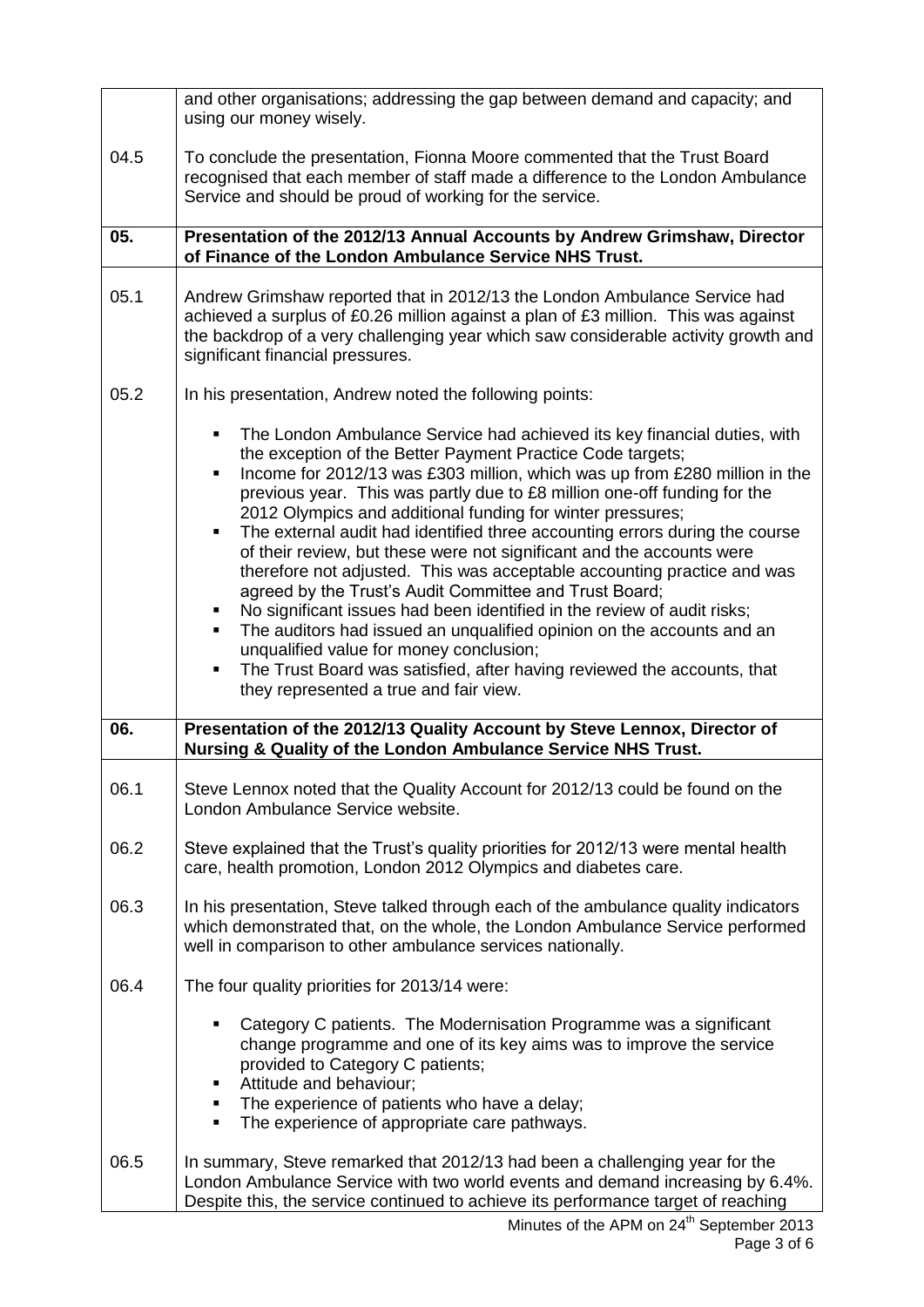|      | 75% of critically ill and injured patients within 8 minutes and had delivered cardiac<br>outcomes which were amongst the best in the world.                                                                                                                                                                                                                                                                                                                                                                                                                                                                                                                                                                                                                                                                                                                                                                                                                                                                                                             |
|------|---------------------------------------------------------------------------------------------------------------------------------------------------------------------------------------------------------------------------------------------------------------------------------------------------------------------------------------------------------------------------------------------------------------------------------------------------------------------------------------------------------------------------------------------------------------------------------------------------------------------------------------------------------------------------------------------------------------------------------------------------------------------------------------------------------------------------------------------------------------------------------------------------------------------------------------------------------------------------------------------------------------------------------------------------------|
| 07.  | Presentation from Rachael Fothergill, Head of Clinical Audit and Research<br>and Mark Whitbread, Consultant Paramedic, on "Increasing survival from<br>out-of-hospital cardiac arrest."                                                                                                                                                                                                                                                                                                                                                                                                                                                                                                                                                                                                                                                                                                                                                                                                                                                                 |
| 07.1 | Rachael Fothergill and Mark Whitbread gave a presentation on increasing survival<br>from out-of-hospital cardiac arrest. Rachael explained that survival from out-of-<br>hospital cardiac arrest was not common and was dependent on a number of<br>factors such as the cause of the arrest, pre-existing medical conditions, prompt<br>actions of bystanders, rapid ambulance response and resuscitation efforts, and<br>hospital treatment.                                                                                                                                                                                                                                                                                                                                                                                                                                                                                                                                                                                                           |
| 07.2 | The clinical audit and research team had undertaken a review of cardiac arrest<br>over a five year period from 1 <sup>st</sup> April 2007 to 31 <sup>st</sup> March 2012. The research looked<br>at 2612 patients who met the Utstein criteria (a set of guidelines used to ensure<br>uniform reporting of cardiac arrest). The research showed that survival to hospital<br>discharge had improved from 12% to 32% over the period, representing a total<br>increase of 167% over five years. Survival rates had dropped by 4% in 2012/13,<br>but this was still very good and amongst the best in the world.                                                                                                                                                                                                                                                                                                                                                                                                                                          |
| 07.3 | The London Ambulance Service had put in place a number actions to improve the<br>treatment of cardiac arrest patients:                                                                                                                                                                                                                                                                                                                                                                                                                                                                                                                                                                                                                                                                                                                                                                                                                                                                                                                                  |
|      | Callers were now instructed to deliver 600 initial non-interrupted chest<br>compressions prior to the ambulance arrival. Dispatchers helped callers to<br>achieve the right rhythm by counting out loud in time to a metronome;<br>Members of the public had been trained by the LAS to recognise cardiac<br>arrest and deliver cardiopulmonary resuscitation (CPR);<br>The importance of leadership of a cardiac arrest patient on scene had been<br>٠<br>emphasised. This was particularly important given that multiple resources<br>were sent to cardiac patients;<br>Guidelines had been reviewed to ensure that they were straightforward,<br>robust and consistent to avoid any confusion about what staff were required<br>to do;<br>Staff had been trained to continue resuscitation on scene until return of<br>spontaneous circulation was achieved;<br>Appropriate patients were conveyed to a specialist heart attack centre. This<br>٠<br>was unique to London as no other UK ambulance service was currently<br>doing this service-wide. |
| 07.4 | Mark explained that the London Ambulance Service was continuing to look at ways<br>to improve the treatment of cardiac arrest patients including pre-hospital cooling,<br>mechanical CPR and Cardiac Arrest Centres.                                                                                                                                                                                                                                                                                                                                                                                                                                                                                                                                                                                                                                                                                                                                                                                                                                    |
| 08.  | Questions from members of the public                                                                                                                                                                                                                                                                                                                                                                                                                                                                                                                                                                                                                                                                                                                                                                                                                                                                                                                                                                                                                    |
| 08.1 | 1. A member of the public commented that, given the population of London<br>had continued to rise by 2% each year and that there were more people<br>over the age of 60 than there ever had been before, the LAS should not be<br>surprised at a rise in demand.                                                                                                                                                                                                                                                                                                                                                                                                                                                                                                                                                                                                                                                                                                                                                                                        |
| 08.2 | The Chair responded that the LAS was not surprised by the rise in demand but had<br>noted that it continued to grow. It had however been difficult to pinpoint just one<br>factor behind the increase in demand and demographics alone was not a sufficient<br>explanation. The Trust would therefore continue to work to try to understand the                                                                                                                                                                                                                                                                                                                                                                                                                                                                                                                                                                                                                                                                                                         |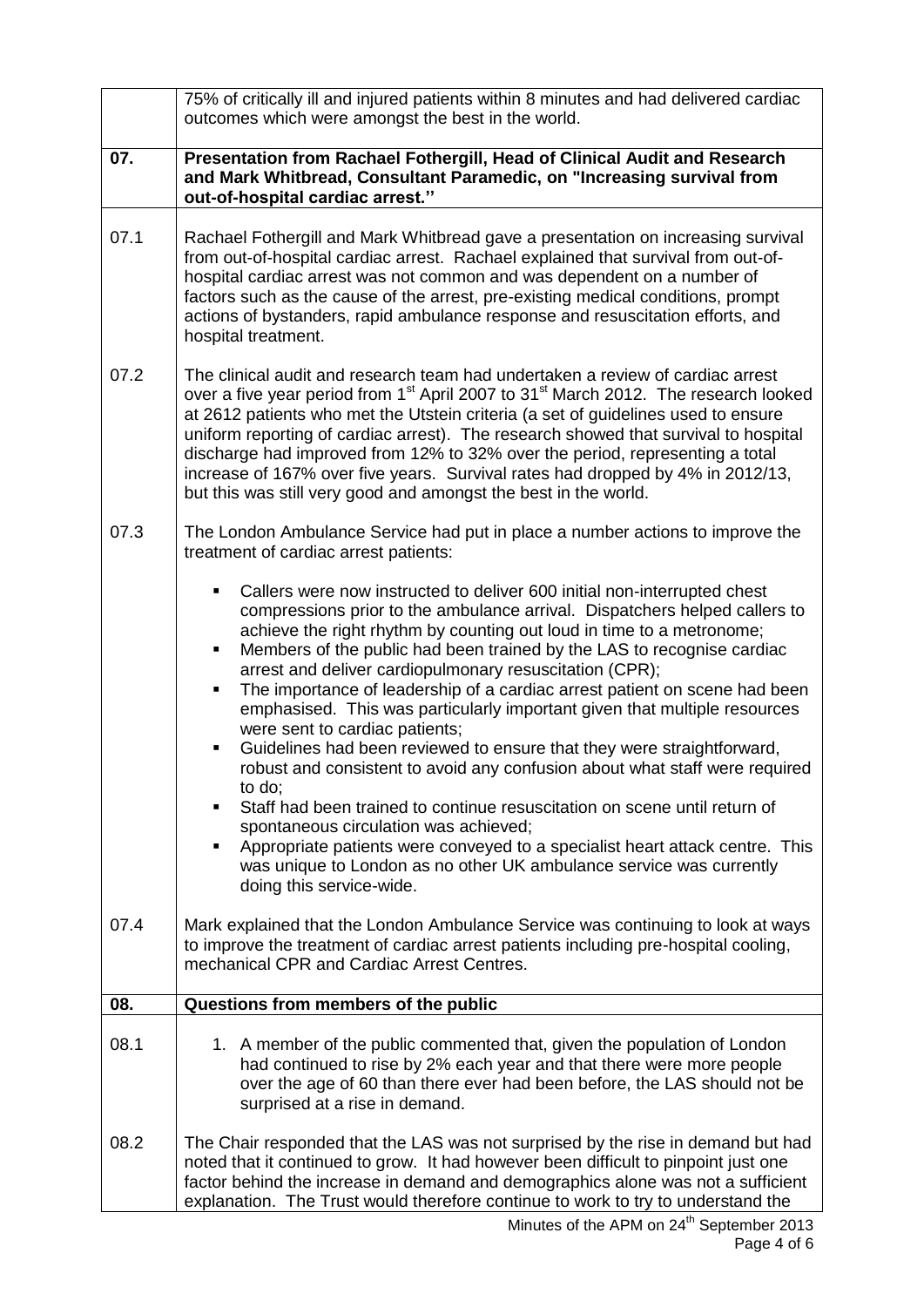|       | key drivers of demand.                                                                                                                                                                                                                                                                                                                                                                                                                                                                                                                         |
|-------|------------------------------------------------------------------------------------------------------------------------------------------------------------------------------------------------------------------------------------------------------------------------------------------------------------------------------------------------------------------------------------------------------------------------------------------------------------------------------------------------------------------------------------------------|
| 08.3  | Mark Docherty, the LAS lead commissioner, stated that people in their 20s were<br>calling the ambulance service twice as much as they had done previously and<br>therefore the rise in demand could not be explained simply by changes to the<br>population.                                                                                                                                                                                                                                                                                   |
| 08.4  | 2. A member of the public who worked in an HIV and AIDS awareness<br>organisation stated that he had never heard of any complaint from an HIV<br>or AIDS patient about their treatment by the LAS. This was a very positive<br>message and he urged the LAS to share their practice with other healthcare<br>professionals. He also asked whether there was a plan to introduce more<br>defibrillators to public places.                                                                                                                       |
| 08.5  | The Chair thanked the member of the public for their first comment.                                                                                                                                                                                                                                                                                                                                                                                                                                                                            |
| 08.6  | In response to the question, Mark Whitbread stated that there were currently over<br>700 defibrillators across London in places where there were high numbers of<br>people, such as airports and train stations. The LAS oversaw the governance of<br>public defibrillators in London and delivered training for London Fire Brigade and<br>the Metropolitan Police Service.                                                                                                                                                                   |
| 08.7  | 3. A member of the public commented that food was often at the root of<br>problems in public health and asked what the LAS was doing to address<br>this issue.                                                                                                                                                                                                                                                                                                                                                                                 |
| 08.8  | The Chair thanked the member of the public for their question, but noted that it was<br>not within the remit of the LAS to address this issue.                                                                                                                                                                                                                                                                                                                                                                                                 |
| 08.9  | 4. A member of the public noted that the use of private ambulance services<br>had increased substantially over the past year to cover the shortfall in staff<br>and asked whether the LAS was assured of the quality of care provided by<br>private and voluntary ambulance services.                                                                                                                                                                                                                                                          |
| 08.10 | Andrew responded that the use of private and voluntary ambulance services had<br>increased last year partly due to additional support required to support the 2012<br>London Olympics and Queen's Diamond Jubilee celebrations. Private and<br>voluntary ambulance services were used to bridge the gaps in staffing as there<br>were a number of staff vacancies. The LAS was actively recruiting for additional<br>frontline staff, but that there had been difficulties in filling vacancies due to the<br>national shortage of paramedics. |
| 08.11 | Paul Woodrow added that the private and voluntary ambulance services used by<br>the LAS were part of the NHS provider framework and there was significant clinical<br>oversight of these providers. Paul was therefore satisfied that the service provided<br>by private and voluntary ambulance services maintained the level of care provided<br>by the LAS.                                                                                                                                                                                 |
| 08.12 | 5. A member of the public noted that the annual report and accounts had not<br>been made available in hard copy and expected to see this be provided<br>next year. The member of public asked for clarification about the number of<br>heart attack centres in London.                                                                                                                                                                                                                                                                         |
| 08.13 | The Chair took on board the comment made about making hard copies of the<br>annual report and accounts available at next year's meeting.                                                                                                                                                                                                                                                                                                                                                                                                       |
| 08.14 | In response to the question, the Chair commented that there were four major                                                                                                                                                                                                                                                                                                                                                                                                                                                                    |